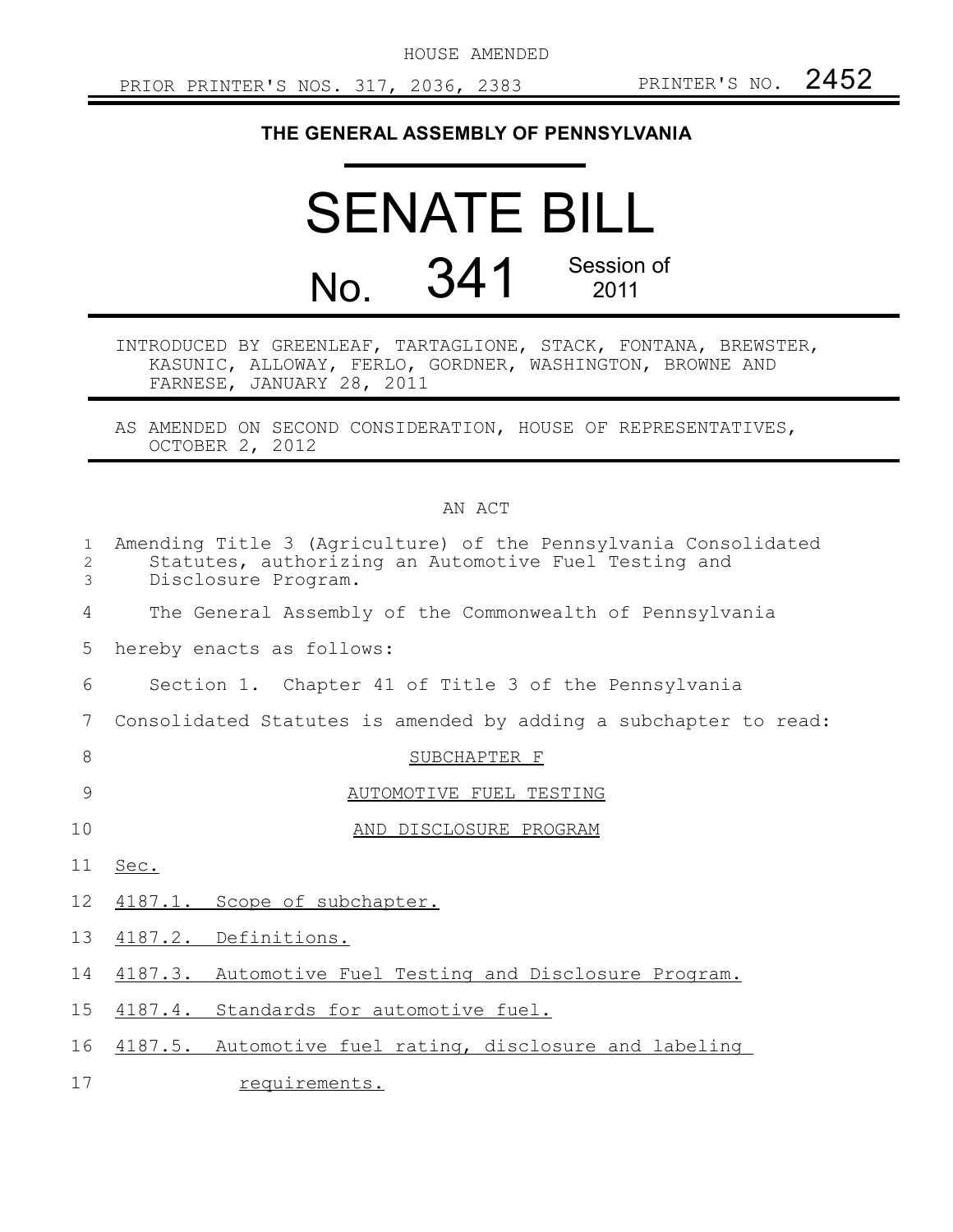| 1  | 4187.6. Investigations.                                                        |
|----|--------------------------------------------------------------------------------|
| 2  | 4187.7. Violations and penalties.                                              |
| 3  | 4187.8. Annual report.                                                         |
| 4  | § 4187.1. Scope of subchapter.                                                 |
| 5  | This subchapter relates to automotive fuel testing and                         |
| 6  | disclosure.                                                                    |
| 7  | § 4187.2. Definitions.                                                         |
| 8  | The following words and phrases when used in this subchapter                   |
| 9  | shall have the meanings given to them in this section unless the               |
| 10 | context clearly indicates otherwise:                                           |
| 11 | "American Society for Testing and Materials International"                     |
| 12 | "ASTM."<br><del>international voluntary consensus standards-</del>             |
| 13 | organization formed for the development of standards<br>$-$ on $-$             |
| 14 | characteristics and performance of materials, products, systems                |
| 15 | services and the promotion of related knowledge.                               |
| 16 | "AMERICAN SOCIETY FOR TESTING AND MATERIALS INTERNATIONAL" OR                  |
| 17 | "ASTM." A MEMBER-BASED INTERNATIONAL STANDARDS ORGANIZATION                    |
|    |                                                                                |
| 18 | THAT DEVELOPS AND PUBLISHES VOLUNTARY CONSENSUS TECHNICAL                      |
| 19 | STANDARDS AND TEST METHODS FOR A VARIETY OF MATERIALS AND                      |
| 20 | PRODUCTS, INCLUDING AUTOMOTIVE FUEL AND OTHER PETROLEUM                        |
| 21 | PRODUCTS, OR ANY SUCCESSOR ORGANIZATION.                                       |
| 22 | "Automotive fuel." Any liquid or gaseous matter used for the                   |
| 23 | $\leftarrow$<br>generation of power in an internal combustion engine. THE TERM |
| 24 | SHALL INCLUDE, BUT MAY NOT BE LIMITED TO, THE FOLLOWING:                       |
| 25 | (1) AUTOMOTIVE SPARK-IGNITION ENGINE FUEL, WHICH                               |
| 26 | INCLUDES BUT IS NOT LIMITED TO:                                                |
| 27 | GASOLINE.<br>(T)                                                               |
| 28 | (II) GASOHOL, A MIXTURE OF UNLEADED GASOLINE AND AT                            |
| 29 | LEAST 10% DENATURED ETHANOL.                                                   |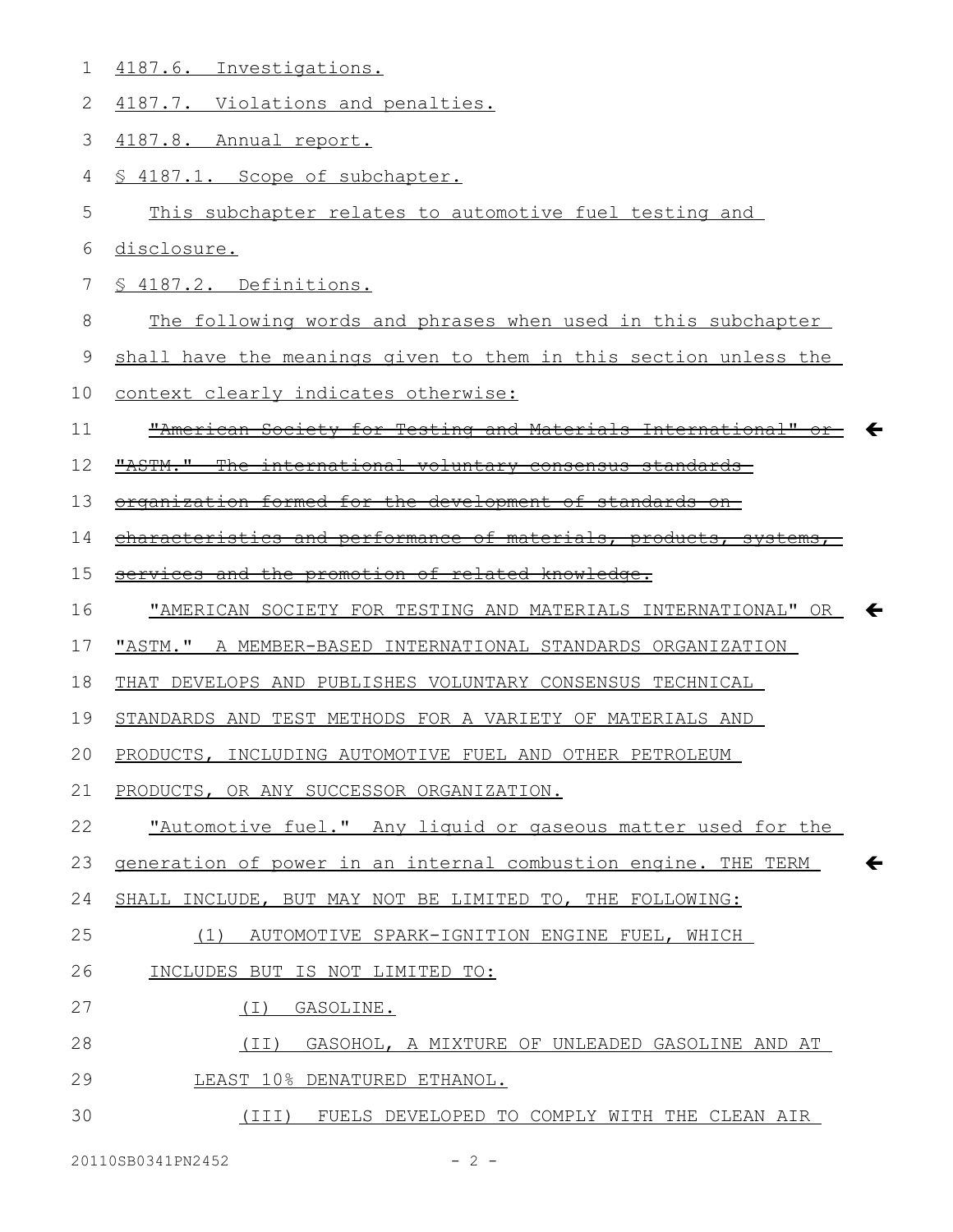| $\mathbf 1$  | ACT (69 STAT. 1, 42 U.S.C. § 7401 ET SEQ.), SUCH AS                             |
|--------------|---------------------------------------------------------------------------------|
| $\mathbf{2}$ | REFORMULATED GASOLINE AND OXYGENATED GASOLINE.                                  |
| 3            | (2) ALTERNATIVE LIQUID AUTOMOTIVE FUELS, INCLUDING, BUT                         |
| 4            | NOT LIMITED TO:                                                                 |
| 5            | METHANOL, DENATURED ETHANOL AND OTHER ALCOHOLS.<br>( I )                        |
| 6            | (II) MIXTURES OF GASOLINE CONTAINING 85% OR MORE BY                             |
| 7            | VOLUME OF METHANOL, DENATURED ETHANOL AND OTHER ALCOHOLS.                       |
| 8            | (III) LIQUEFIED NATURAL GAS.                                                    |
| 9            | (IV) LIQUEFIED PETROLEUM GAS.                                                   |
| 10           | COAL-DERIVED LIQUID FUELS.<br>(V)                                               |
| 11           | "Automotive fuel rating." For automotive spark ignition                         |
| 12           | $\leftarrow$<br>engine fuel GASOLINE, the octane rating or, for alternative     |
| 13           | liquid automotive fuel, the commonly used name of the fuel with                 |
| 14           | a disclosure of the amount, expressed as a minimum percent by                   |
| 15           | volume, of the principal components of the fuel.                                |
| 16           | "Consumer." A person who purchases automotive fuel for                          |
| 17           | purposes other than resale.                                                     |
| 18           | "Dispenser" or "dispensing system." A device designed to                        |
| 19           | measure and deliver automotive fuel into the fuel supply tank of                |
| 20           | a motor vehicle.                                                                |
| 21           | "Distributor." A person who receives automotive fuel in this                    |
| 22           | Commonwealth for storage and subsequent distribution to another<br>$\leftarrow$ |
| 23           | person other than the consumer.                                                 |
| 24           | "EPA." The United States Environmental Protection Agency.                       |
| 25           | "FTC." The United States Federal Trade Commission.                              |
| 26           | "Fueling dispensers." Individual fueling points, recognized                     |
| 27           | by price and volume displays for a dispenser's points of sale.                  |
| 28           | "Load rack terminals." A location where the commercial<br>←                     |
| 29           | transfer of petroleum products at the wholesale level is                        |
| 30           | conducted utilizing meters employed in the measurement of                       |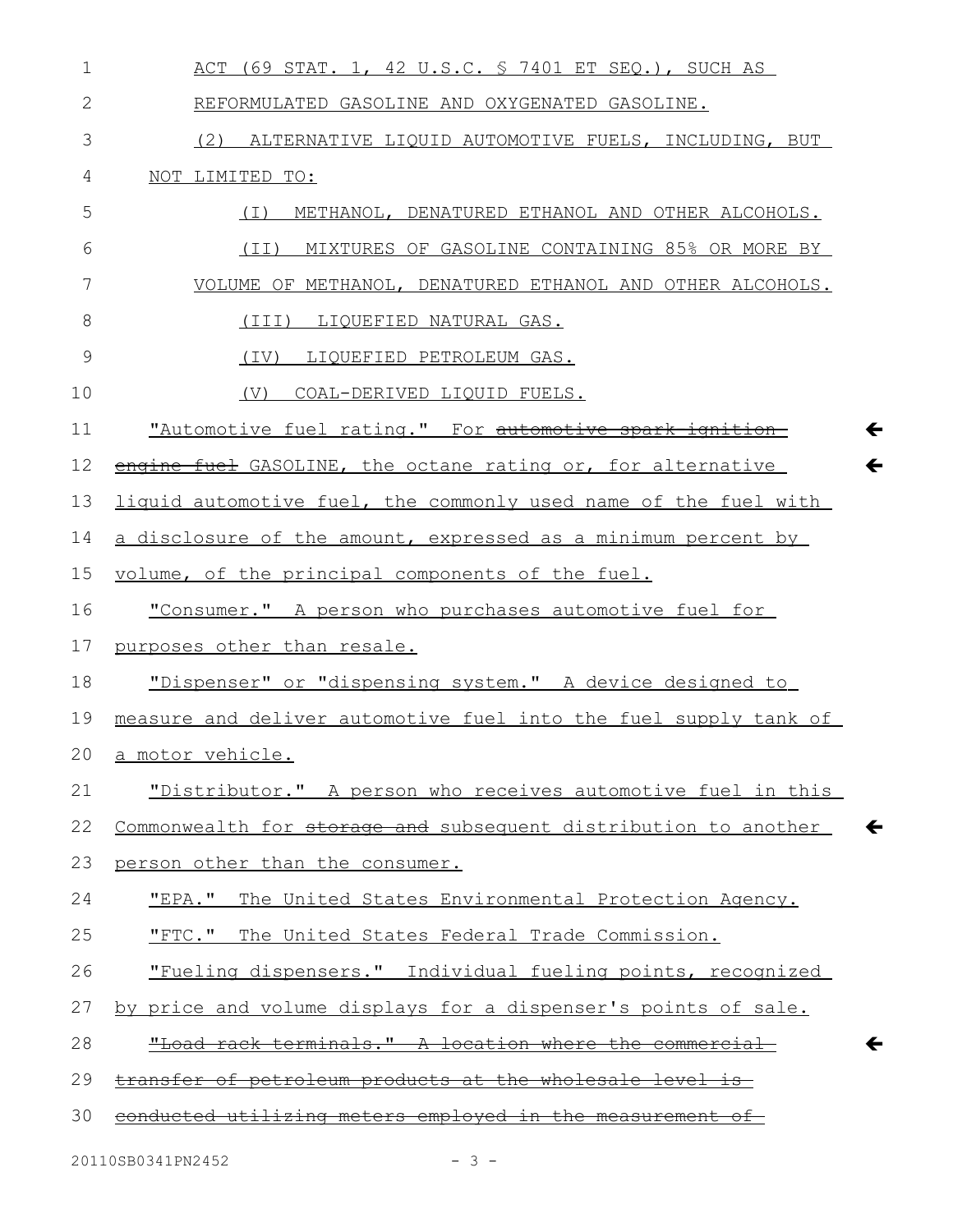| 1  | product delivered to a seller by a buyer.                       |
|----|-----------------------------------------------------------------|
| 2  | "Octane rating" or "octane number." The rating of the           |
| 3  | antiknock characteristics of a grade or type of automotive fuel |
| 4  | as determined by dividing by two the sum of the research octane |
| 5  | number plus the motor octane number unless another procedure is |
| 6  | determined by the Department of Agriculture to be more          |
| 7  | appropriate for the purposes of this subchapter.                |
| 8  | <u>"Oxygenate." A substance which, when added to gasoline,</u>  |
| 9  | increases the amount of oxygen in the gasoline blend.           |
| 10 | "Oxygenate blender." A person who owns, leases, operates,       |
| 11 | controls or supervises an oxygenate blending facility.          |
| 12 | "Oxygenate blending facility." A refinery, bulk terminal,       |
| 13 | bulk plant, other facility or truck or another place at which   |
| 14 | oxygenated gasoline is produced OR BLENDED.                     |
| 15 | "Oxygenated gasoline." Gasoline which contains at least 2%      |
| 16 | oxygen by weight.                                               |
| 17 | "Producer." A person who purchases component elements and       |
| 18 | blends them to produce OR MARKET automotive fuel.               |
| 19 | "Program." The Automotive Fuel Testing and Disclosure           |
| 20 | Program.                                                        |
| 21 | "Refiner." A person engaged in the manufacture, production      |
| 22 | or importation of automotive fuel.                              |
| 23 | "Reformulated gasoline." Any gasoline which is certified by     |
| 24 | the United States Environmental Protection Agency as complying  |
| 25 | with the requirements of 42 U.S.C. § 7545 (relating to          |
| 26 | regulation of fuels) and any regulations promulgated under the  |
| 27 | Clean Air Act (69 Stat. 322, 42 U.S.C. § 7401 et seq.).         |
| 28 | "Retailer." A person who sells automotive fuel to the           |
| 29 | consumer.                                                       |
| 30 | <u>"RESEARCH OCTANE NUMBER" AND "MOTOR OCTANE NUMBER." THE</u>  |

 $\leftarrow$ 

 $\leftarrow$ 

 $\leftarrow$ 

 $\leftarrow$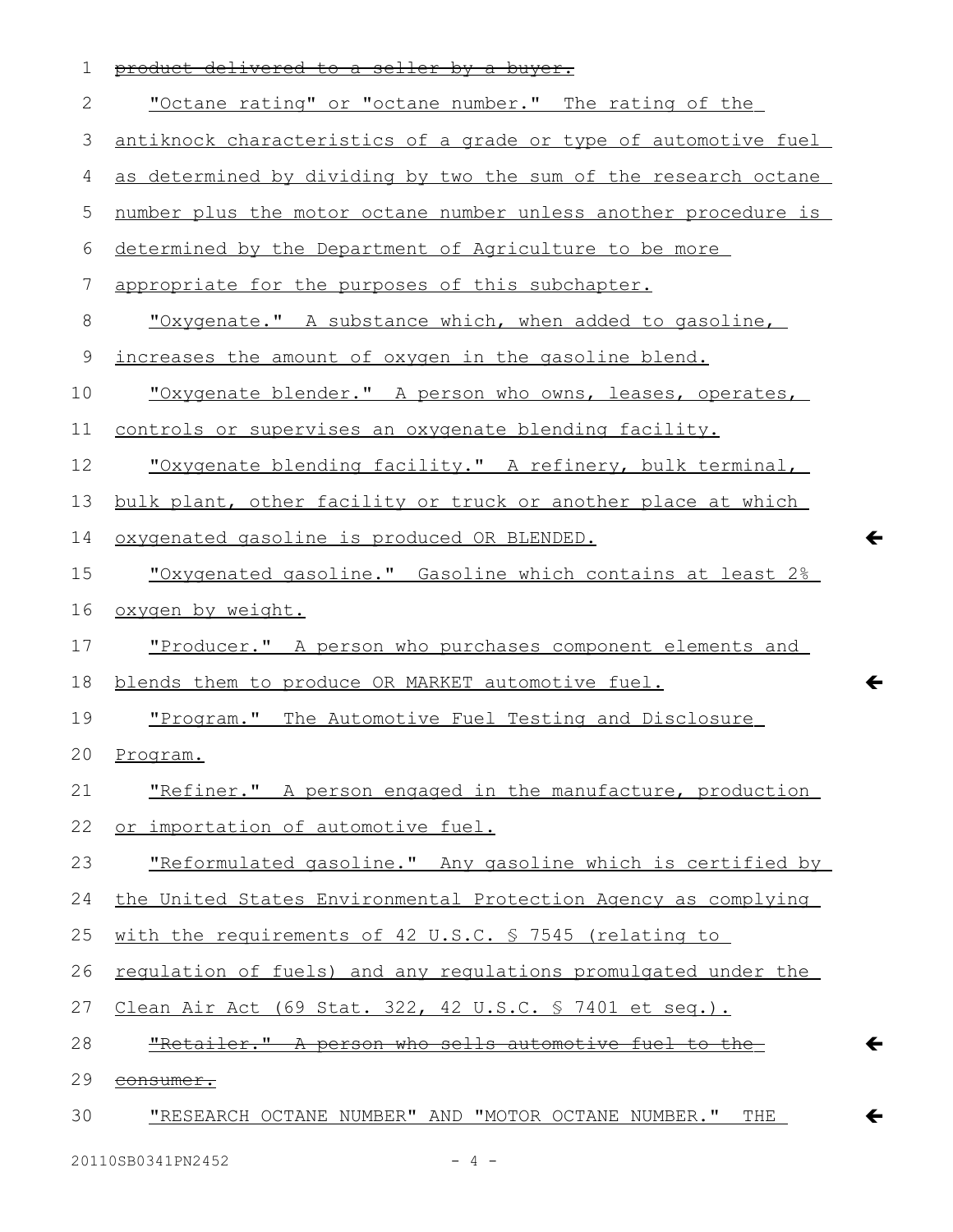| 1  | TERMS SHALL HAVE THE MEANINGS GIVEN TO THEM IN THE                           |
|----|------------------------------------------------------------------------------|
| 2  | SPECIFICATIONS OF THE AMERICAN SOCIETY FOR TESTING AND MATERIALS             |
| 3  | INTERNATIONAL ENTITLED "STANDARD SPECIFICATIONS FOR AUTOMOTIVE               |
| 4  | SPARK ENGINE FUEL, " DESIGNATED D4814 OR ANY SUBSEQUENT UPDATED              |
| 5  | SPECIFICATION, AND, WITH RESPECT TO ANY GRADE OR TYPE OF                     |
| 6  | AUTOMOTIVE FUEL, ARE DETERMINED IN ACCORDANCE WITH THE TEST                  |
| 7  | METHODS SET FORTH IN AMERICAN SOCIETY FOR TESTING AND MATERIALS              |
| 8  | INTERNATIONAL STANDARD TEST METHODS FOR RESEARCH OCTANE NUMBER               |
| 9  | AND MOTOR OCTANE NUMBER AS MAY BE ADOPTED BY THE FEDERAL TRADE               |
| 10 | COMMISSION.                                                                  |
| 11 | "RETAILER." A PERSON WHO SELLS OR OFFERS FOR SALE AUTOMOTIVE                 |
| 12 | FUEL TO THE GENERAL PUBLIC FOR ULTIMATE CONSUMPTION.                         |
| 13 | \$ 4187.3. Automotive Fuel Testing and Disclosure Program.                   |
| 14 | <u>Authorization.--The department may establish and</u><br>(a)               |
| 15 | implement the Automotive Fuel Testing and Disclosure Program to              |
| 16 | provide for the testing of automotive fuel on a random,                      |
| 17 | unannounced basis.                                                           |
| 18 | (b) Duties of department.--The department may enforce the                    |
| 19 | provisions of this subchapter and shall have the following                   |
|    | 20 authority:                                                                |
| 21 | Take samples of automotive fuel FOR TESTING OF ITS<br>(1)<br>←               |
| 22 | OCTANE RATING wherever it is offered or exposed for sale or                  |
| 23 | use or sold BY A RETAILER in this Commonwealth. When testing<br>$\leftarrow$ |
| 24 | occurs, it shall be coordinated with the testing required for                |
| 25 | proper volumes of gasoline.                                                  |
| 26 | Inspect and test on a random, unannounced basis AND<br>(2)<br>←              |
| 27 | UPON CONSUMER COMPLAINT. If the octane level of the reading<br>$\leftarrow$  |
| 28 | RATING OF A TESTED AUTOMOTIVE FUEL does not match the octane                 |
| 29 | rating as displayed on the fueling dispenser, the automotive                 |
| 30 | fuel sample shall be tested in accordance with the methods of                |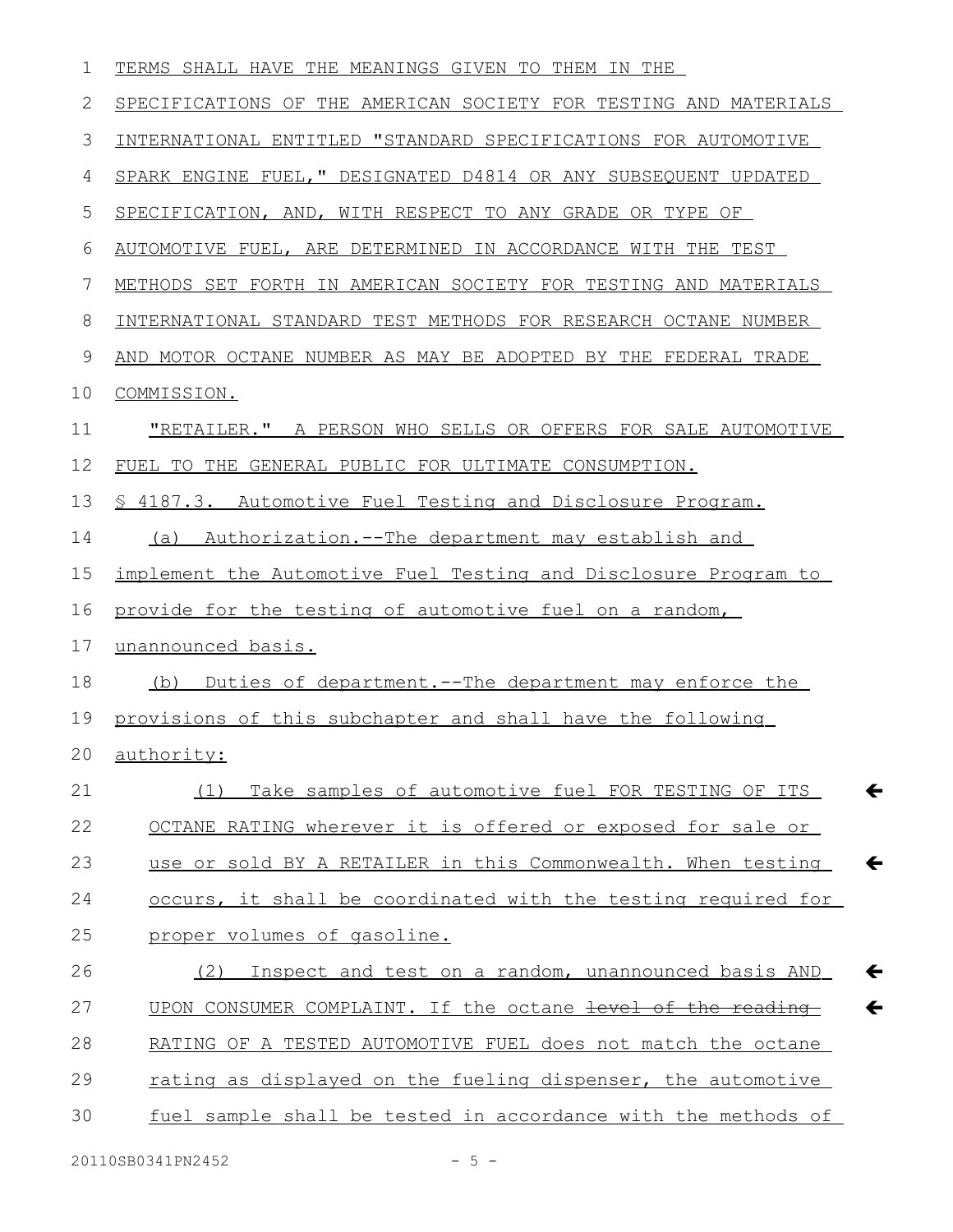| $\mathbf 1$  | the ASTM or other test methods adopted by the FTC under the   |
|--------------|---------------------------------------------------------------|
| $\mathbf{2}$ | Petroleum Marketing Practices Act (Public Law 95-297, 15      |
| 3            | U.S.C. § 2801 et seq.) to ensure that the motor fuel sample   |
| 4            | is in compliance with the motor fuel specifications of the    |
| 5            | ASTM.                                                         |
| 6            | Maintain records of all inspections.<br>(3)                   |
| 7            | (4) Inspect the labeling of automotive fuel dispensers        |
| 8            | and storage tanks at retail businesses or locations where the |
| 9            | products are sold or offered or exposed for sale or use.      |
| 10           | Enter into contractual agreements with qualified<br>(5)       |
| 11           | laboratories as a cost-saving measure for the purpose of      |
| 12           | analyzing automotive fuel samples, if the octane level of the |
| 13           | automotive fuel is questioned.                                |
| 14           | Promulgate regulations as necessary for the<br>(6)            |
| 15           | enforcement and administration of this subchapter. All        |
| 16           | regulations adopted by the FTC under the Petroleum Marketing  |
| 17           | Practices Act to govern the certification, disclosure,        |
| 18           | posting and labeling of automotive fuel before, on or after   |
| 19           | the effective date of this section are adopted as regulations |
| 20           | in this Commonwealth and shall remain in effect unless        |
| 21           | subsequently modified by requlations promulgated by the       |
| 22           | department.                                                   |
| 23           | (c) Sealers of weight and measures.--                         |
| 24           | The department may enter into agreements with any<br>(1)      |
| 25           | city or county for which a sealer has been appointed for the  |
| 26           | enforcement of provisions of this subchapter and of rules or  |
| 27           | requiations promulgated under this subchapter.                |
| 28           | The sealer of a city or county shall have the same<br>(2)     |
| 29           | authority and shall perform the same duties within the city   |
| 30           | or county as are granted to and imposed upon the department   |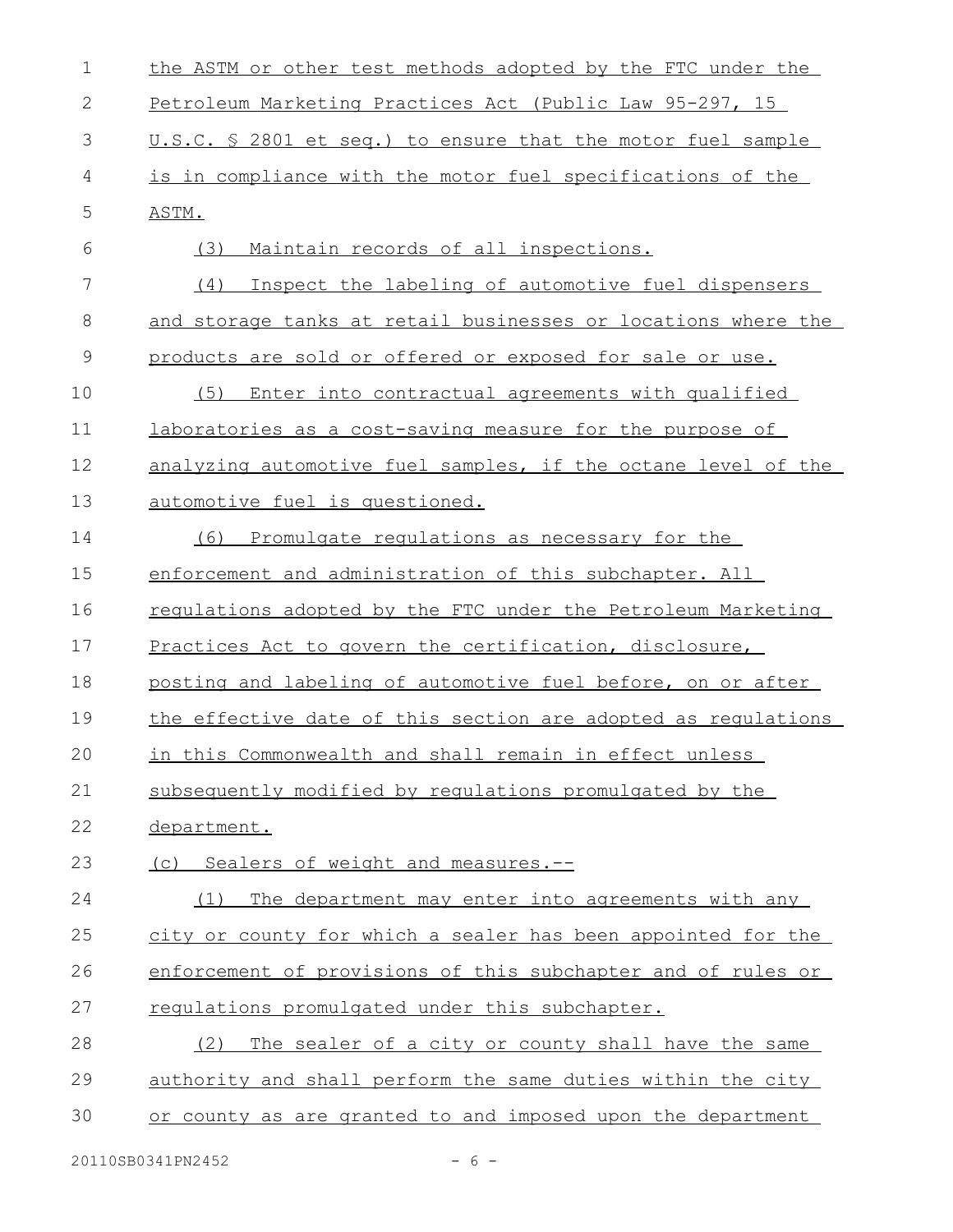| $\mathbf 1$ | with respect to the inspection, testing and taking of                      |
|-------------|----------------------------------------------------------------------------|
| 2           | automotive fuel samples.                                                   |
| 3           | The agreement shall provide that any revenues<br>(3)                       |
| 4           | generated pursuant to enforcement activities carried out by                |
| 5           | the sealer of the city or county shall be retained by the                  |
| 6           | city or county.                                                            |
| 7           | § 4187.4. Standards for automotive fuel.                                   |
| 8           | (a) Adoption of standards.--The department shall adopt the                 |
| 9           | latest standards for automotive spark ignition engines based on            |
| 10          | the latest standards of the ASTM as determined by the FTC. The             |
| 11          | standards shall be published as a notice in the Pennsylvania               |
| 12          | Bulletin.                                                                  |
| 13          | Automotive fuel.--Gasoline AUTOMOTIVE FUEL sold, offered<br>(b)            |
| 14          | or exposed for sale or stored or held for distribution in this             |
| 15          | Commonwealth shall comply with all of the following:                       |
| 16          | (1) ASTM specification D4814 OR ANY SUBSEQUENT UPDATED                     |
| 17          | SPECIFICATIONS AS DETERMINED BY THE AMERICAN SOCIETY FOR                   |
| 18          | TESTING AND MATERIALS INTERNATIONAL.                                       |
| 19          | Volatility requirements promulgated by the EPA under<br>(2)                |
| 20          | 40 CFR Pt. 80 (relating to regulation of fuels and fuel                    |
| 21          | $\leftarrow$<br>additives) OR ANY SUPPLEMENT THERETO OR REVISIONS THEREOF. |
| 22          | $\leftarrow$<br>The FOR OXYGENATED GASOLINE, THE Uniform Engine<br>(3)     |
| 23          | Fuels, Petroleum Products and Automotive Lubricants                        |
| 24          | Regulation as adopted by the National Conference on Weights                |
| 25          | and Measures in the National Institute of Standards and                    |
| 26          | Technology Handbook 130 and any supplements and revisions of               |
| 27          | the regulation.                                                            |
| 28          | (c) Records and compliance review.--Each distributor,                      |
| 29          | producer or retailer who distributes, produces, BLENDS,<br>←               |
| 30          | transports, stores, sells or offers or exposes for sale                    |
|             |                                                                            |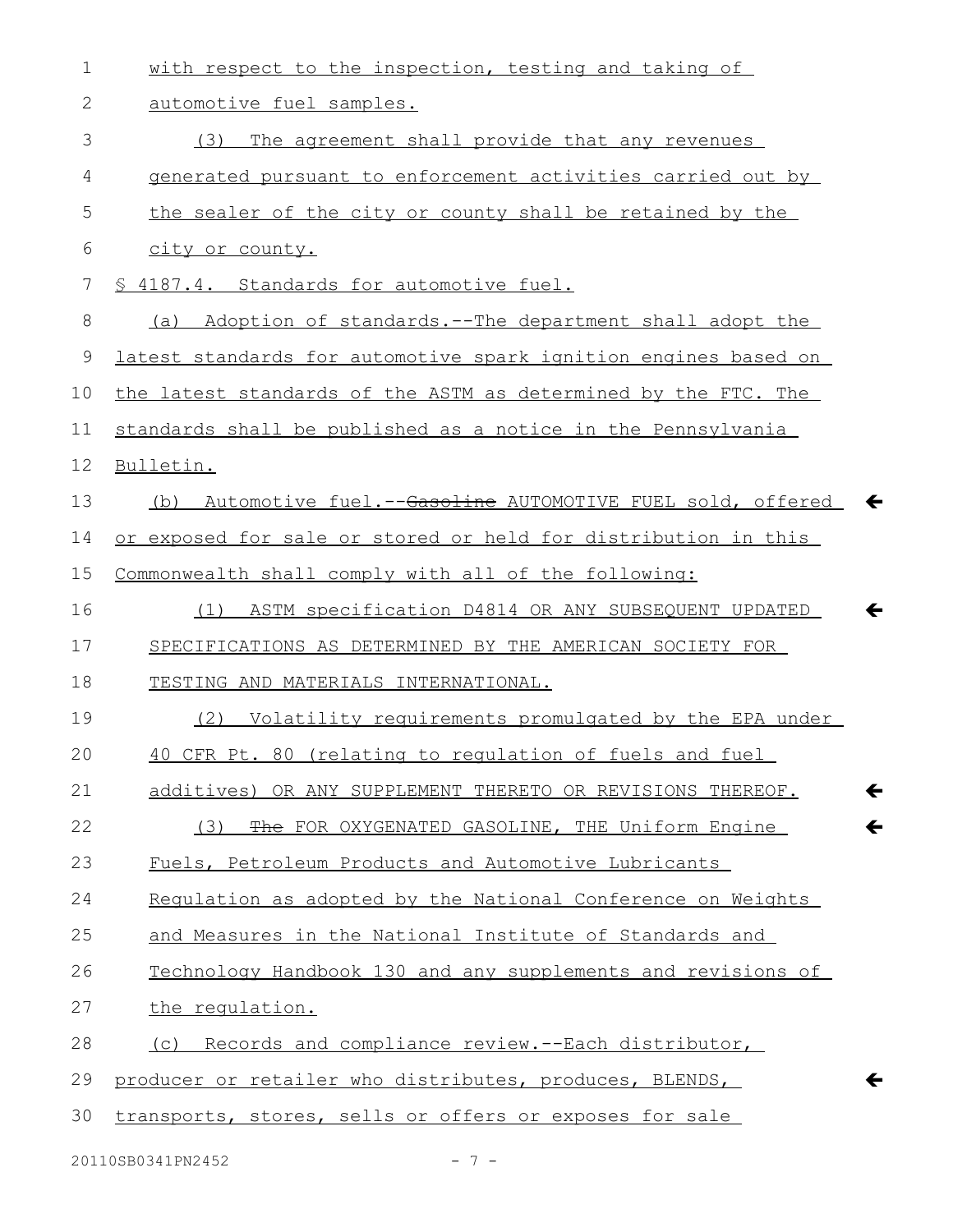| 1  | automotive fuel in this Commonwealth shall maintain for one year |   |
|----|------------------------------------------------------------------|---|
| 2  | original copies of all bills, manifests, delivery tickets and    |   |
| 3  | invoices for the purpose of compliance review.                   |   |
| 4  | § 4187.5. Automotive fuel rating, disclosure and labeling        |   |
| 5  | requirements.                                                    |   |
| 6  | Disclosure requirements.--Each distributor, producer or<br>(a)   |   |
| 7  | refiner who sells or offers or exposes for sale or delivers,     |   |
| 8  | distributes, BLENDS or produces automotive fuel in this          | ← |
| 9  | Commonwealth shall provide, at the time of delivery, a bill,     |   |
| 10 | shipping manifest or other type of written invoice to the person |   |
| 11 | who receives the automotive fuel. The bill, shipping manifest or |   |
| 12 | other written invoice shall state the automotive fuel rating.    |   |
| 13 | (b) Posting and labeling requirements.--                         |   |
| 14 | (1) Each retailer of automotive fuel in this                     |   |
| 15 | Commonwealth shall label in a clear and conspicuous manner       |   |
| 16 | each automotive fuel dispenser which is used to sell or offer    |   |
| 17 | or expose for sale automotive fuel, with the automotive fuel     |   |
| 18 | rating of the fuel, which shall be consistent with the           |   |
| 19 | automotive fuel rating certified to the retailer by the          |   |
| 20 | refiner or distributor REFINER, DISTRIBUTOR OR OXYGENATE         |   |
| 21 | BLENDER, as the case may be.                                     |   |
| 22 | (2) In the case of gasoline which is blended with other          |   |
| 23 | gasoline by the retailer, the automotive fuel rating shall be    |   |
| 24 | the average, weighted by volume, of the octane rating            |   |
| 25 | certified to the retailer by the distributor or refiner for      |   |
| 26 | each gasoline in the blend or consistent with the lowest         |   |
| 27 | octane rating for any gasoline in the blend as certified to      |   |
| 28 | the retailer by a refiner or distributor.                        |   |
| 29 | (c) Oxygenated gasoline labeling requirements.--A person who     |   |
| 30 | sells or offers or exposes oxygenated gasoline for sale shall    |   |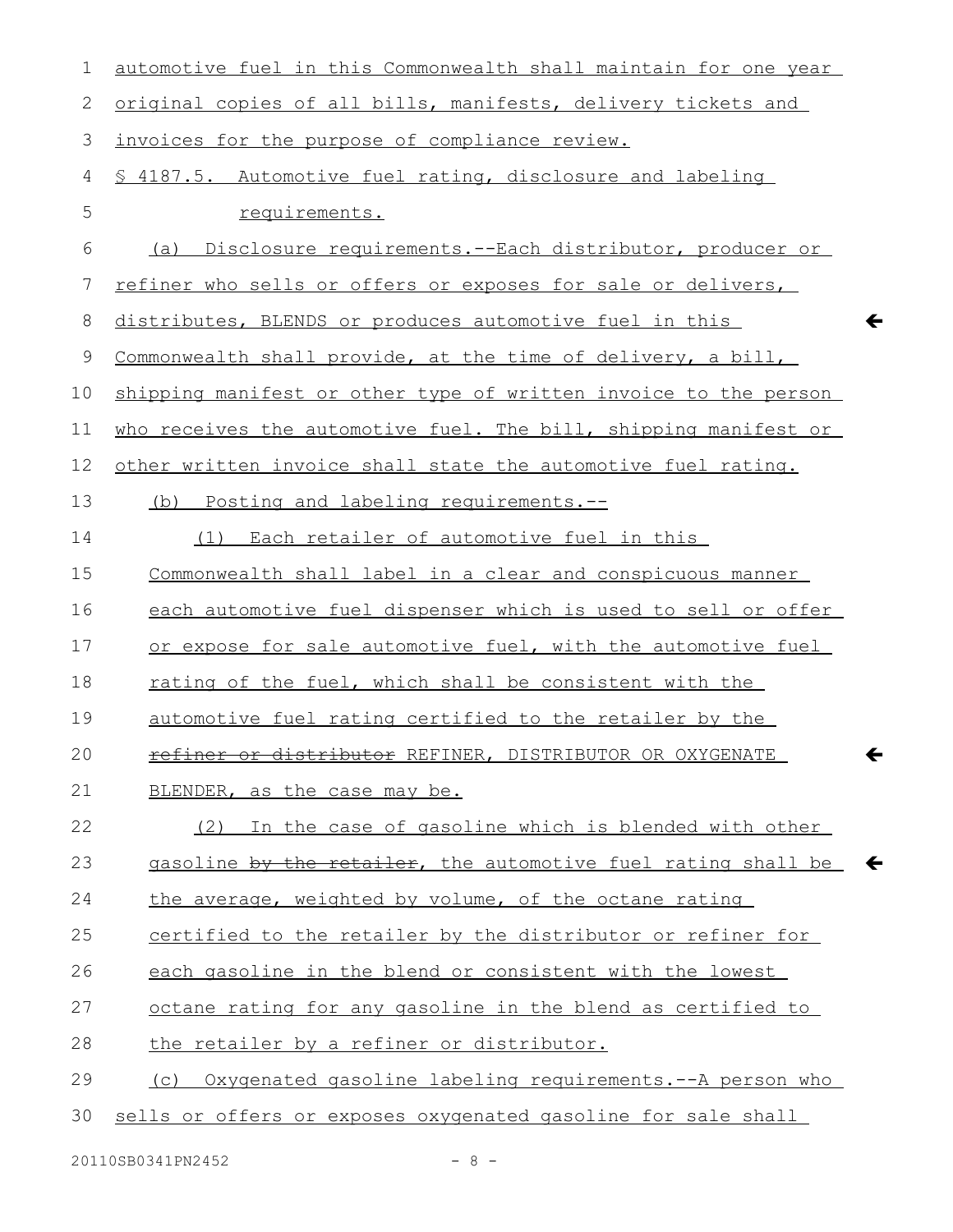| 1  | clearly and conspicuously label the dispenser which is used to       |
|----|----------------------------------------------------------------------|
| 2  | sell oxygenated gasoline at retail or to dispense oxygenated         |
| 3  | gasoline into the fuel supply tanks of motor vehicles with a         |
| 4  | notice stating that the gasoline is oxygenated.                      |
| 5  | Reformulated gasoline labeling requirements. - A person<br>(d)       |
| 6  | <u>who sells or offers or exposes the reformulated gasoline for-</u> |
| 7  | sale shall clearly and conspicuously label the dispenser which       |
| 8  | used to sell reformulated gasoline at retail or to dispense          |
| 9  | reformulated gasoline into the fuel supply tanks of motor-           |
| 10 | vehicles with a notice stating that the gasoline is reformulated     |
| 11 | $\leftarrow$<br>(RESERVED).                                          |
| 12 | Labeling tolerance.--Labeling shall be in accordance<br>(e)          |
| 13 | with specifications of the ASTM entitled "Specifications for         |
| 14 | Automotive Spark-Ignition Engine Fuel," designated D4814 OR ANY      |
| 15 | SUPPLEMENTS THERETO OR REVISIONS THEREOF.                            |
| 16 | § 4187.6. Investigations.                                            |
| 17 | General rule.--The department may conduct investigations<br>(a)      |
| 18 | to determine compliance with this subchapter. Investigations         |
| 19 | shall be conducted in accordance with sections 4116 (relating to     |
|    | 20 investigations) and 4120 (relating to police powers; right of     |
| 21 | entry and stoppage). Inspections may be performed during normal      |
| 22 | business hours and may include the collection and removal of         |
| 23 | samples for laboratory testing if the quality or reliability of      |
| 24 | the automotive fuel is questioned.                                   |
| 25 | (b) Entry upon premises.--                                           |
| 26 | The department may access the premises and ENTER THE<br>←<br>(1)     |
| 27 | PREMISES AND ACCESS records of any establishment where               |
| 28 | automotive fuel is stored, held, processed PRODUCED,<br>←            |
| 29 | distributed, offered or exposed for sale or sold in this             |
| 30 | Commonwealth to:                                                     |
|    |                                                                      |

20110SB0341PN2452 - 9 -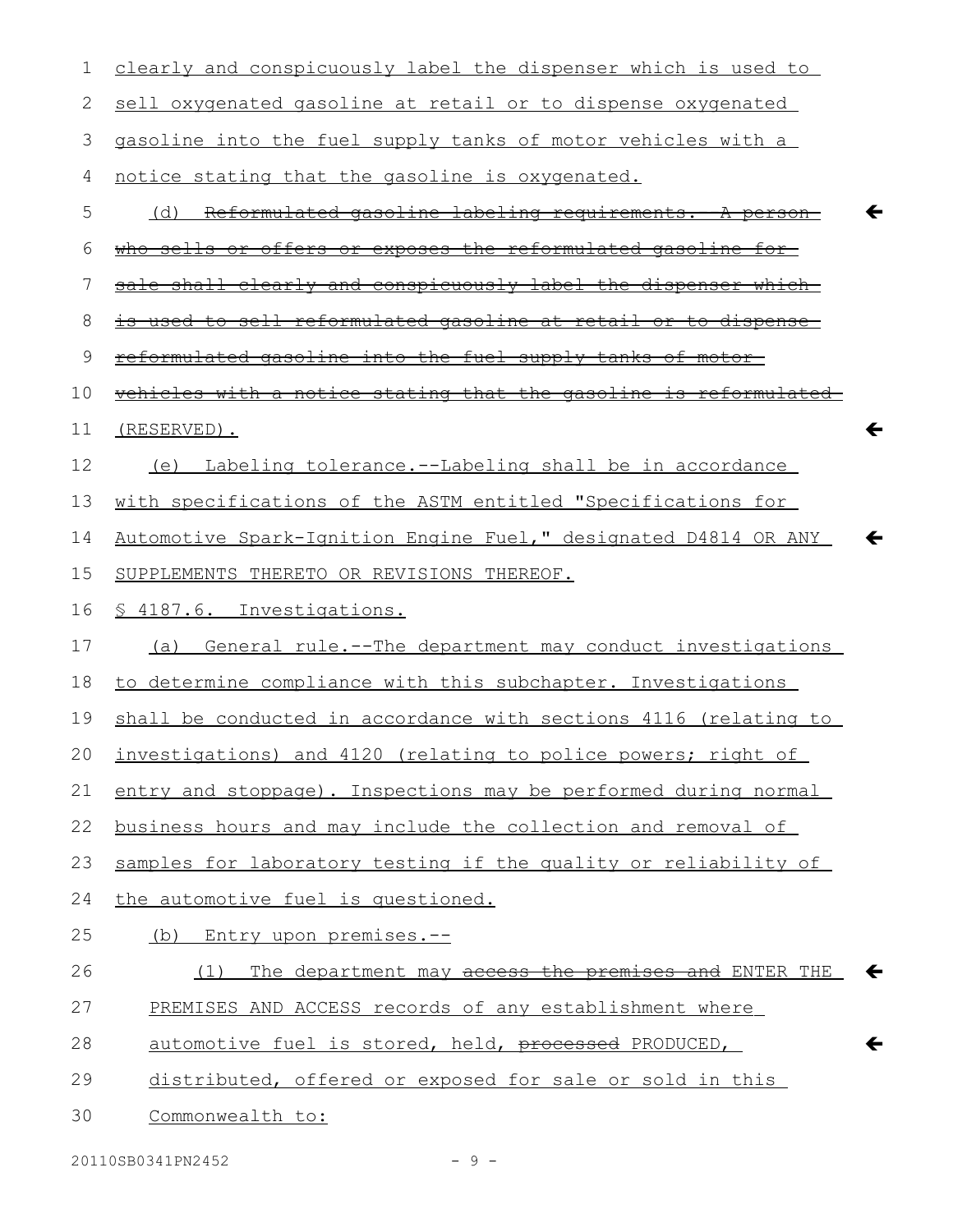| $\mathbf 1$  | Inspect the automotive fuel in storage tanks and<br>(i)         |
|--------------|-----------------------------------------------------------------|
| $\mathbf{2}$ | take samples from the tanks and the dispensing system           |
| 3            | connected to the storage tanks. The retailer or                 |
| 4            | distributor may request a second sample to be taken by          |
| 5            | the inspector at the same time the initial sample is            |
| 6            | drawn. All costs of the second sample shall be paid by          |
| 7            | the retailer or distributor, as the case may be, making         |
| 8            | the request. If the request for a second sample is made         |
| 9            | by the retailer in accordance with procedures established       |
| 10           | through an agreement with the distributor, producer or          |
| 11           | refiner, all costs of drawing, handling and shipping the        |
| 12           | sample shall be borne by the distributor, producer or           |
| 13           | refiner who supplied the automotive fuel to the retailer.       |
| 14           | If the request for a second sample is made by the               |
| 15           | distributor in accordance with procedures established           |
| 16           | through an agreement with the producer or refiner, all          |
| 17           | costs of drawing, handling and shipping the sample shall        |
| 18           | be borne by the producer or refiner who supplied the            |
| 19           | automotive fuel to the distributor.                             |
| 20           | (ii) Inspect automotive fuel dispensing systems and             |
| 21           | related equipment, oxygenate labels, reformulated labels        |
| 22           | and octane labels.                                              |
| 23           | (iii) Make copies of automotive fuel shipping,                  |
| 24           | <u>receiving and invoice documents and records to determine</u> |
| 25           | compliance with sections 4187.4 (relating to standards          |
| 26           | for automotive fuel) and 4187.5 (relating to automotive         |
| 27           | fuel rating, disclosure and labeling requirements).             |
| 28           | The department shall limit inspections, compliance<br>(2)       |
| 29           | reviews and copying under this subsection to information and    |
| 30           | data relating to product quantity, quality, oxygen content,     |
|              |                                                                 |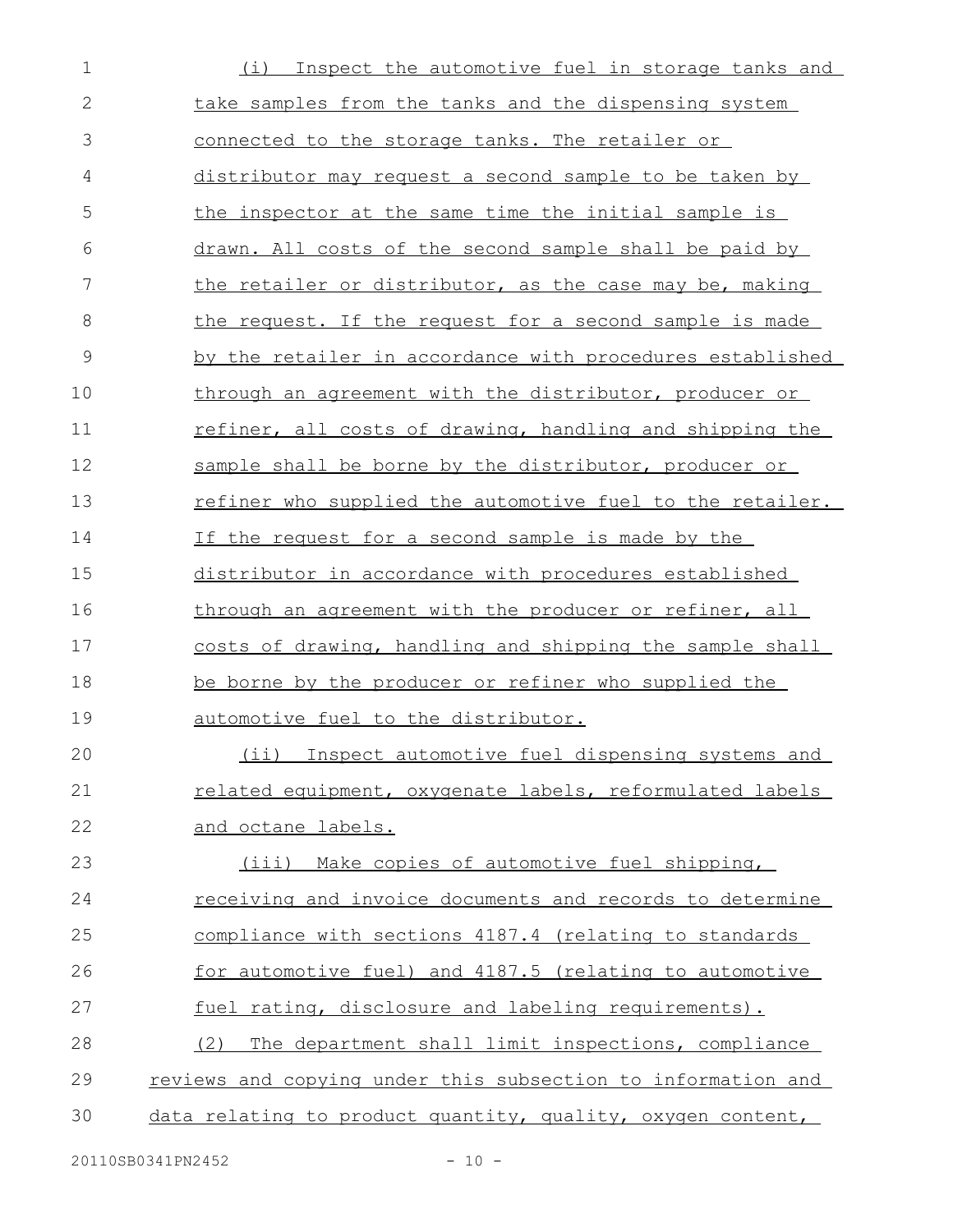| 1  | octane, source and other information as may be reasonably        |
|----|------------------------------------------------------------------|
| 2  | requested.                                                       |
| 3  | Remedies.--If the department determines that an<br>(C)           |
| 4  | automotive fuel sample does not conform with the standards set   |
| 5  | <u>forth in section 4187.4 or that a label displayed on a</u>    |
| 6  | dispensing system, storage tank or other dispensing device does  |
| 7  | not conform with the requirements of section 4187.5, the         |
| 8  | department may initiate any or all of the following actions to   |
| 9  | prohibit sale of the nonconforming automotive fuel or to         |
| 10 | prohibit the use of the nonconforming dispensing system, storage |
| 11 | tank or other dispensing device:                                 |
| 12 | Reject and mark as rejected the dispensing system,<br>(1)        |
| 13 | storage tank or other dispensing device from which the sample    |
| 14 | was obtained or on which the nonconforming label is attached.    |
| 15 | Seal and mark as sealed the storage tanks from which<br>(2)      |
| 16 | the sample was drawn or the nonconforming label attached.        |
| 17 | Initiate criminal proceedings under section<br>(3)               |
| 18 | 4187.7(d) (relating to violations and penalties).                |
| 19 | (4)<br><u>Issue a citation.</u>                                  |
| 20 | (5) Issue a stop-sale notice under subsection (d).               |
| 21 | Advise the retailer or distributor that the<br>(6)               |
| 22 | automotive fuel must be blended with another automotive fuel     |
| 23 | to bring it into compliance, provided that the product does      |
| 24 | not endanger public health or safety or adversely affect the     |
| 25 | emissions characteristics of the motor vehicles in which it      |
| 26 | is used.                                                         |
| 27 | Issue a written warning directing the retailer or<br>(7)         |
| 28 | distributor to correct the nonconforming label.                  |
| 29 | (d) Stop-sale notice.--                                          |
| 30 | The department may immediately seize and seal, in<br>(1)         |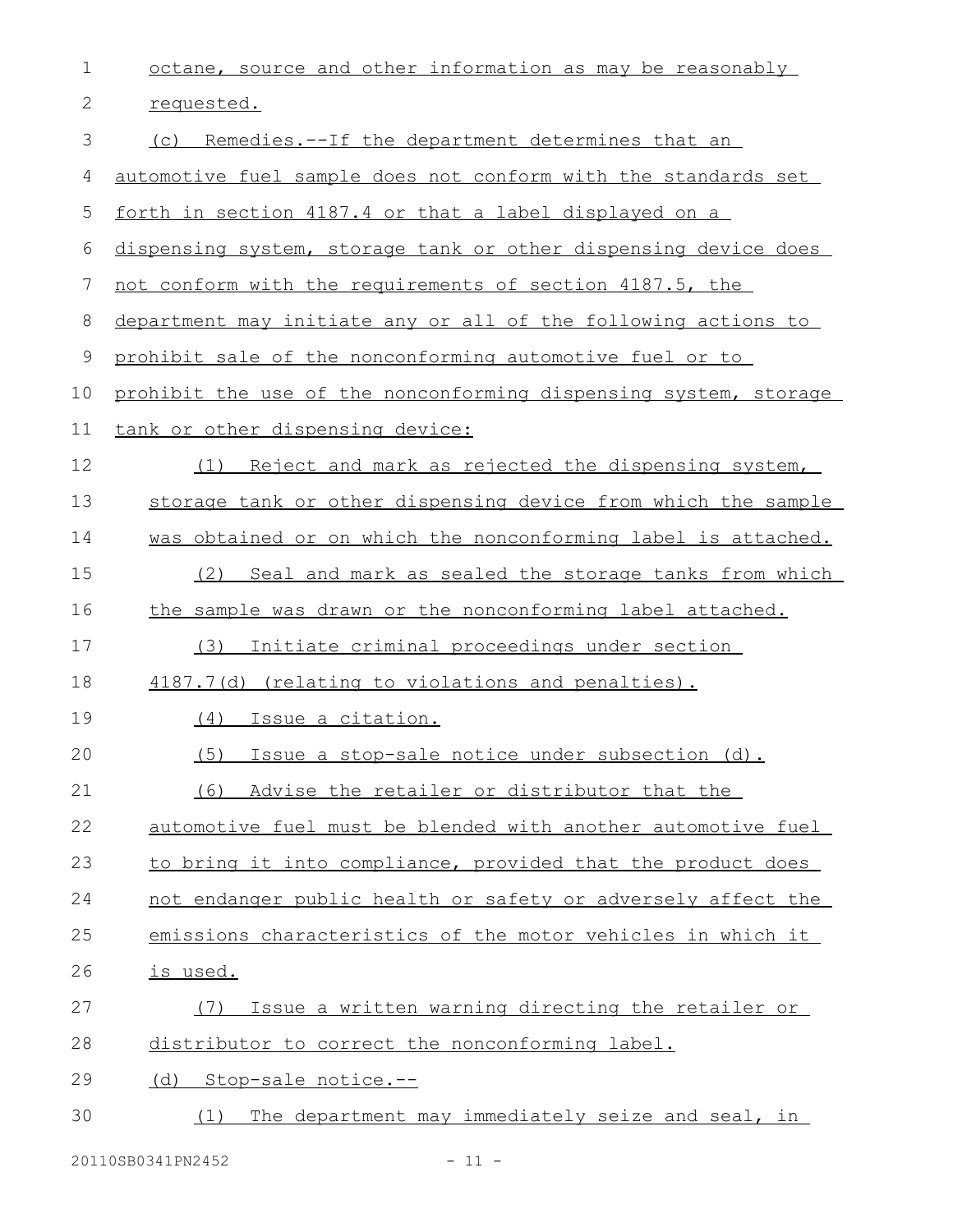| $\mathbf 1$   | order to prevent further sales, any dispensing system,           |
|---------------|------------------------------------------------------------------|
| $\mathbf{2}$  | storage tank or other dispensing device from which automotive    |
| 3             | fuel is sold or offered or exposed for sale in violation of      |
| 4             | the provisions of this subchapter and to issue a stop-sale       |
| 5             | notice to the retailer or distributor if the department has      |
| 6             | reason to believe the retailer or distributor willfully or       |
| 7             | intentionally violated this subchapter or the regulations        |
| 8             | promulgated in accordance with this subchapter.                  |
| $\mathcal{G}$ | No automotive fuel subject to a stop-sale notice may<br>(2)      |
| 10            | be sold, exposed, offered for sale or transported unless the     |
| 11            | retailer or distributor has received approval from the           |
| 12            | department.                                                      |
| 13            | No automotive fuel which has been seized and sealed<br>(3)       |
| 14            | by the department for violation of section 4187.4 or 4187.5      |
| 15            | may be offered or exposed for sale until the department has      |
| 16            | been fully satisfied that the automotive fuel has been           |
| 17            | blended, refined or properly labeled to meet the requirements    |
| 18            | of this subchapter and the retailer or distributor has been      |
| 19            | notified of the department's decision to permit the sale or      |
| 20            | relabeling of the fuel.                                          |
| 21            | (e) Posting of stop-sale notice.--The department shall post,     |
| 22            | in a conspicuous place on the premises where a dispensing        |
| 23            | system, storage tank or other dispensing device has been sealed, |
| 24            | a notice stating that sealing has taken place and warning that   |
| 25            | it shall be unlawful to break, mutilate or destroy the seal or   |
| 26            | to remove the contents of the dispensing system, storage tank or |
| 27            | other dispensing device without the approval of the department.  |
| 28            | <u>Notice required to remove seal.--</u><br>(f)                  |
| 29            | (1) A retailer, distributor or producer who owns an              |
| 30            | automotive fuel dispensing system, storage tank or other         |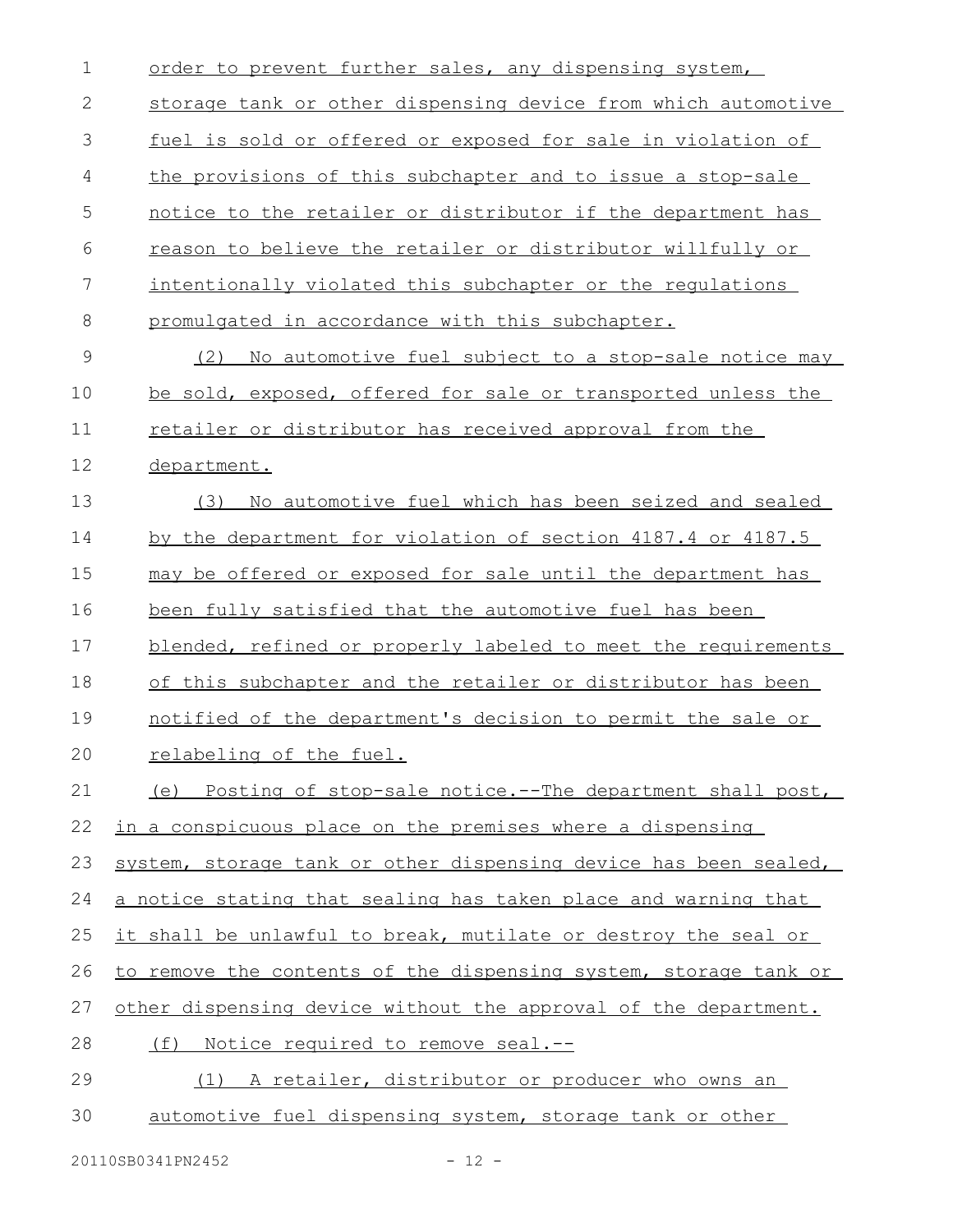| $\mathbf 1$   | dispensing device which has been sealed by the department       |
|---------------|-----------------------------------------------------------------|
| $\mathbf{2}$  | shall obtain the approval of the department before the fuel     |
| 3             | is removed or a proper label attached.                          |
| 4             | (2) A written notice of any corrective action taken             |
| 5             | shall be submitted to the department within three working       |
| 6             | days.                                                           |
| 7             | The department may reinspect the automotive fuel<br>(3)         |
| 8             | dispensing system, storage tank or other dispensing device to   |
| $\mathcal{G}$ | determine compliance. The retailer, distributor, producer or    |
| 10            | refiner that owns the system or device which has been sealed    |
| 11            | shall provide documentation of the corrective action taken,     |
| 12            | including any applicable shipping papers or bills of lading     |
| 13            | showing the disposal or final disposition of the automotive     |
| 14            | fuel and any other information necessary to permit the          |
| 15            | department to audit and confirm that the corrective action      |
| 16            | was as previously approved by the department.                   |
| 17            | (4) No retailer, distributor, producer or refiner may           |
| 18            | remove a seal, except when given specific approval by the       |
| 19            | department.                                                     |
| 20            | § 4187.7. Violations and penalties.                             |
| 21            | (a) Retail violations.--The department may assess a civil       |
| 22            | penalty of not more than \$5,000 upon a retailer who sells or   |
| 23            | offers or exposes for sale automotive fuel from any dispensing  |
| 24            | system, storage tank or other dispensing device which has not   |
| 25            | been labeled in accordance with the provisions of this          |
| 26            | subchapter, or who sells or offers or exposes for sale any      |
| 27            | automotive fuel which does not meet or exceed the required      |
| 28            | standards for the automotive fuel rating displayed on the label |
| 29            | attached to the dispensing system, storage tank or other        |
| 30            | dispensing device, or who sells or offers or exposes for sale   |
|               |                                                                 |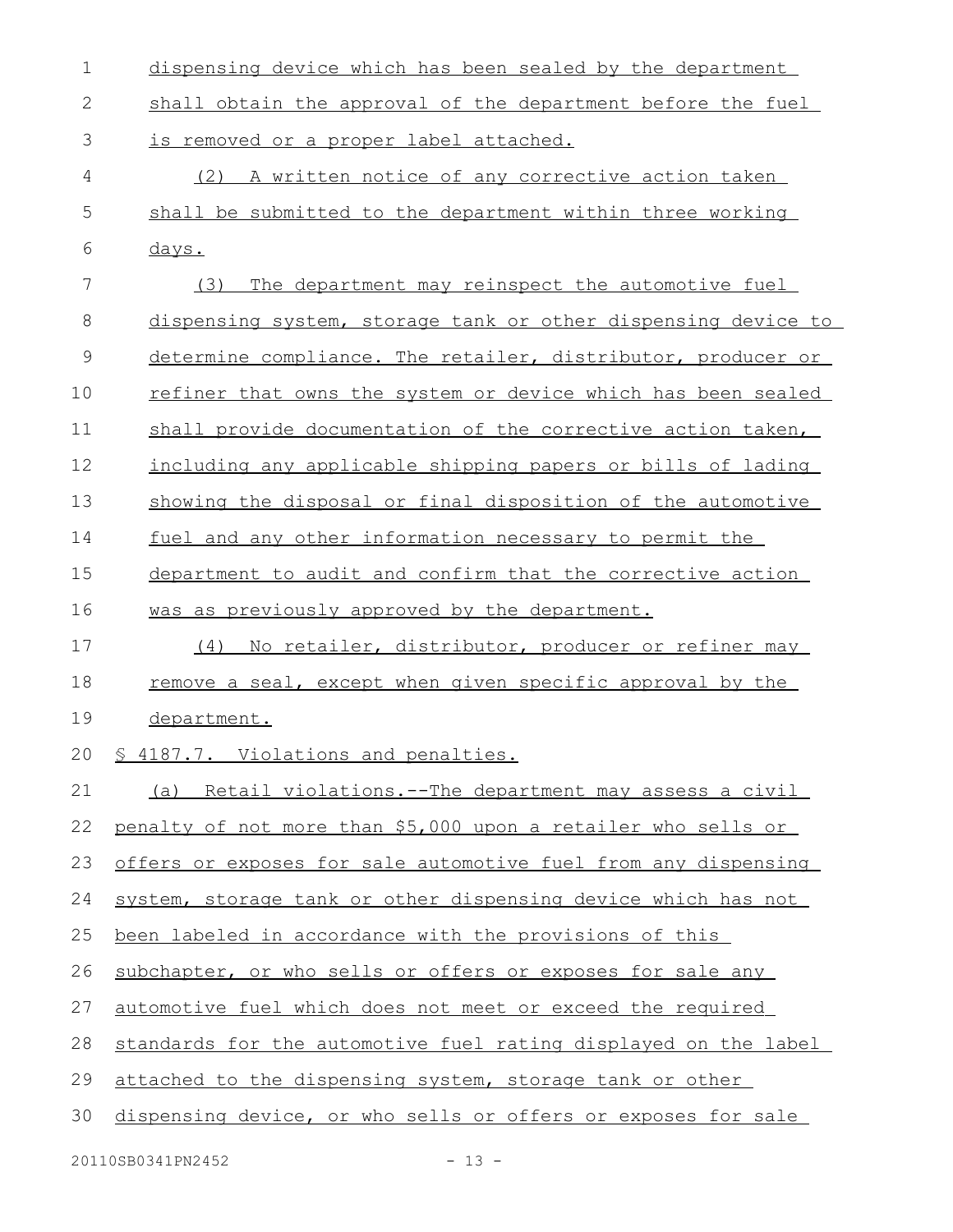| 1            | automotive fuel which has been contaminated.                     |
|--------------|------------------------------------------------------------------|
| $\mathbf{2}$ | (b) Distributor, producer or refiner violations.--The            |
| 3            | department may assess a civil penalty of not more than \$5,000   |
| 4            | upon a distributor, producer or refiner who sells or offers or   |
| 5            | exposes for sale automotive fuel which does not meet the         |
| 6            | automotive fuel rating certified by the distributor, producer or |
| 7            | refiner or who sells or offers or exposes for sale automotive    |
| 8            | fuel which does not meet the requirements of section 4187.4      |
| 9            | <u>(relating to standards for automotive fuel).</u>              |
| 10           | Knowledge of deceptive practice. -- In addition to any<br>(C)    |
| 11           | civil penalty imposed for violations of subsection (a) or (b),   |
| 12           | the department may assess a distributor, producer, refiner or    |
| 13           | retailer with an additional civil penalty equal to:              |
| 14           | the difference between the price per gallon charged<br>(1)       |
| 15           | to the consumer for the automotive fuel in question and the      |
| 16           | price per gallon charged to the consumer for the lowest          |
| 17           | octane grade at the retail dispensing facility at the time of    |
| 18           | the violation; and                                               |
| 19           | (2)<br>multiplied by the capacity of the storage tank from       |
| 20           | which the product in question was dispensed;                     |
| 21           | if the distributor, producer, refiner or retailer violates any   |
| 22           | provisions of this subchapter with actual knowledge that the act |
| 23           | or practice underlying the violation is unfair or deceptive.     |
| 24           | (d) Repeat violations.--In addition to any civil penalty         |
| 25           | assessed in accordance with the provisions of this section, the  |
| 26           | department may initiate criminal proceedings for a second or     |
| 27           | subsequent violation of sections 4187.4 and 4187.5 (relating to  |
| 28           | automotive fuel rating, disclosure and labeling requirements). A |
| 29           | second or subsequent violation shall constitute a misdemeanor of |
| 30           | the third degree.                                                |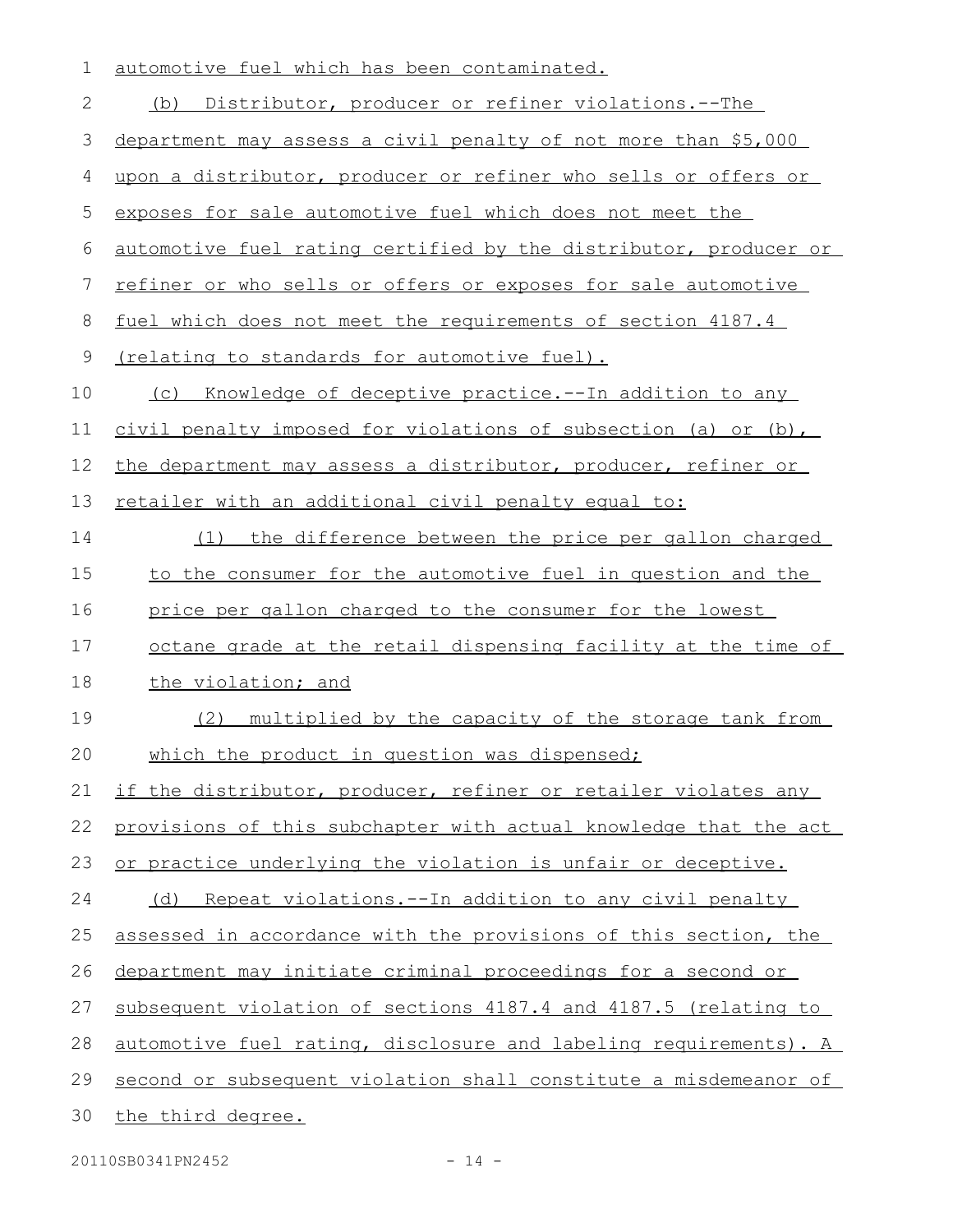| 1             | Removal of seals.--The department may assess a civil<br>(e)      |
|---------------|------------------------------------------------------------------|
| 2             | penalty of not less than \$1,000 nor more than \$5,000 on any    |
| $\mathcal{S}$ | person, other than a person designated by the department, who:   |
| 4             | (1) breaks, mutilates or destroys any seal placed upon a         |
| 5             | dispensing system, storage tank or other dispensing device       |
| 6             | used to deliver or store automotive fuel;                        |
| 7             | (2)<br>removes automotive fuel from a dispensing system,         |
| 8             | storage tank or other dispensing device which has been           |
| 9             | sealed; or                                                       |
| 10            | defaces or removes a posted notice of sealing.<br>(3)            |
| 11            | Hearings.--No civil penalty shall be assessed under this<br>(f)  |
| 12            | section unless the person charged has been given notice and      |
| 13            | opportunity for hearing in accordance with 2 Pa.C.S. (relating   |
| 14            | to administrative law and procedure).                            |
| 15            | Innocent sellers exemption. -- The department shall not<br>(a)   |
| 16            | impose a civil penalty for a violation of subsection (a)         |
| 17            | regarding labeling if the retailer labeled the dispensing        |
| 18            | system, storage tank or other dispensing device in reasonable    |
| 19            | reliance on documentation provided by the distributor, producer  |
| 20            | or refiner certifying the standards for automotive fuel rating.  |
| 21            | Private action by retailer.--If a retailer unknowingly<br>(h)    |
| 22            | and without deception sells or offers or exposes for sale        |
| 23            | automotive fuel which does not conform with the provisions of    |
| 24            | this subchapter, the distributor, producer, oxygenate blender or |
| 25            | refiner, as the case may be, of the nonconforming automotive     |
| 26            | fuel shall be liable in damages to the retailer for any          |
| 27            | ascertainable loss of money or property.                         |
| 28            | (i) Acts or practices constituting unfair trade.--It shall       |
| 29            | be an unfair method of competition and an unfair or deceptive    |
| 30            | act or practice in or affecting trade and commerce in this       |